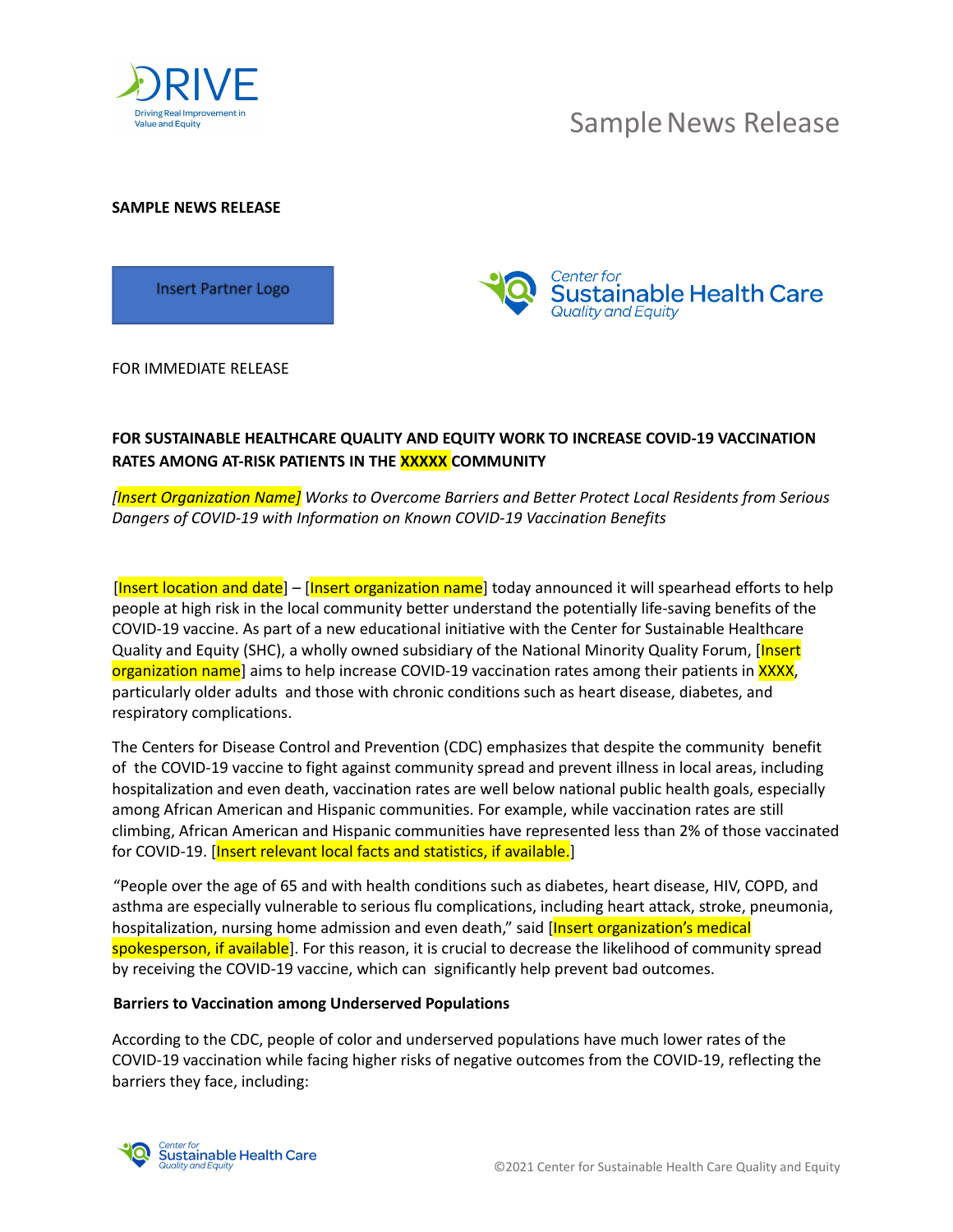

## Sample News Release

- $\geq$  Lack of access to regular health screenings
- $\triangleright$  Delayed treatment of serious chronic conditions (e.g., heart disease, diabetes)
- $\geq$  Lack of trust in health care messages from government and other institutions
- $\triangleright$  Misperceptions about the COVID-19 vaccine

 $\triangleright$  Health care providers not engaging patients in conversations about getting vaccinated or recommending protection against COVID-19

"COVID-19 vaccination is one of the most important tools that we have in closing the gap in health disparities in our community," said [Insert organization leadership spokesperson]. "Yet, we know firsthand that many members of our community lack awareness about how serious COVID-19 can be for them, and what forms of protection, including vaccination, are available to best protect their health. We're working to engage all members of our communities to promote trust and health care access, including COVID-19 vaccination."

#### **OR**

"COVID-19 vaccination is one of the most important tools that we have for protecting the health of the most vulnerable members of our community," said *[Insert organization leadership spokesperson]*. "Yet, we know firsthand there is a lack of awareness among these community members about how serious COVID-19 can be for them, and what forms of protection, including vaccination, are available to best protect their health. We're working to build trust to overcome the concerns that have stopped people of color from getting their COVID-19 vaccination in the past. It's vital to engage the community more."

In partnership with SHC, *[Insert organization]* is teaming up with community leaders and trusted providers to better educate the community about the importance of COVID-19 vaccination and regular health screenings to help eliminate vaccination barriers among the underserved. By increasing COVID-19 vaccination rates in the local community, *[Insert organization]* aims to improve population health outcomes and overall wellness across the board.

### **About Vaccine Preventable Diseases**

In the last century, the availability and use of vaccines has dramatically improved the health and well-being of adults and children by protecting against infectious diseases that once commonly caused illnesses, some of which were fatal or severely debilitating. Adult vaccines, including flu immunization are known to prevent illness, decrease morbidity and mortality, and lower costs of care. And yet, flu immunization rates lag well below public health goals among the most vulnerable populations, including older adults, with growing racial and ethnic disparities.

### **About the Center for Sustainable Healthcare Quality and Equity (SHC)**

The Center for Sustainable Healthcare Quality and Equity (SHC) is a wholly owned subsidiary of the National Minority Quality Forum (NMQF) and is a pioneering health care information company that measures population health, provides actionable analysis to clinicians, health care systems, researchers, corporations and policy makers.